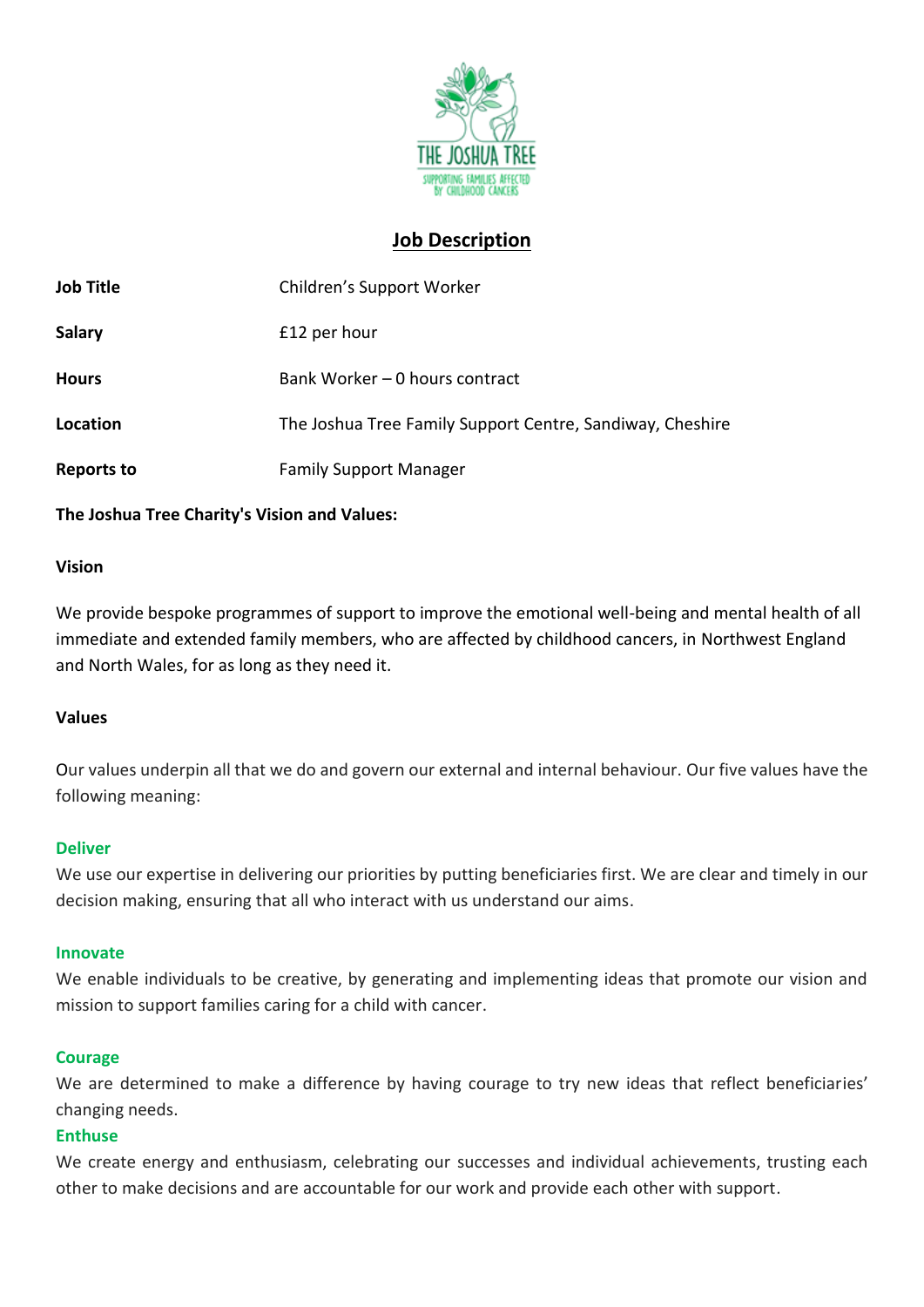#### **Respect**

We act with integrity, ethically and free from bias, valuing diversity and treating each other well. We act in an open and transparent way, promoting and sharing good practice.

### **Compassion**

We show care, kindness, understanding, sensitivity and empathy to our beneficiaries and to all who come into contact with our charity.

### **About The Joshua Tree**

The Joshua Tree Charity, was founded in 2006 by Lynda and David Hill after their son was diagnosed with leukaemia and discovered a distinct lack in support services for all family members during the traumatic experience of childhood cancer.

The focus remains at the heart of the charity, to continue to offer support to the whole family, from diagnosis, through treatment and beyond. The Joshua Tree specifically recognises that post-treatment can be a challenging time, when families are having to adapt to their `new normal` and the charity offers support to help bridge the gap that's left when the safety net of treatment ends.

The Family Support Team are dedicated to working closely with families, recognising that every family's cancer journey is unique and tailor the services to suit the family's specific needs, by means of emotional support. This includes face to face and online support through well-being programmes, counselling, art therapy, therapeutic play, health and wellbeing advice and reengagement with education where required.

It is an incredibly exciting time for the Charity as the new fit-for-purpose Family Support Centre in Sandiway, Cheshire, opened in May 2021 - in response to the growing demand for the charity's support service from North West and North Wales families affected by childhood cancer. The centre provides an appropriate environment for families, accommodating children of all ages from toddlers through to teenagers and features a welcoming heart space, a multi-functional activity room, counselling suites, soft play and sensory equipment, a games room, office facilities, an outdoor play area and landscaped gardens.

We also provide remote support to our families based in North Wales through regular face to face activities.

### **The Role**

As part of our family support service, The Joshua Tree provides opportunities for all members of our families to connect with and gain support from our team of support workers. This includes children and young people that are newly diagnosed with cancer, on treatment and post treatment, as well as siblings and wider young family members. By developing a positive, trusting and caring ongoing professional relationship with the children and their families, the families will feel comfortable and confident in visiting the centre on a regular basis.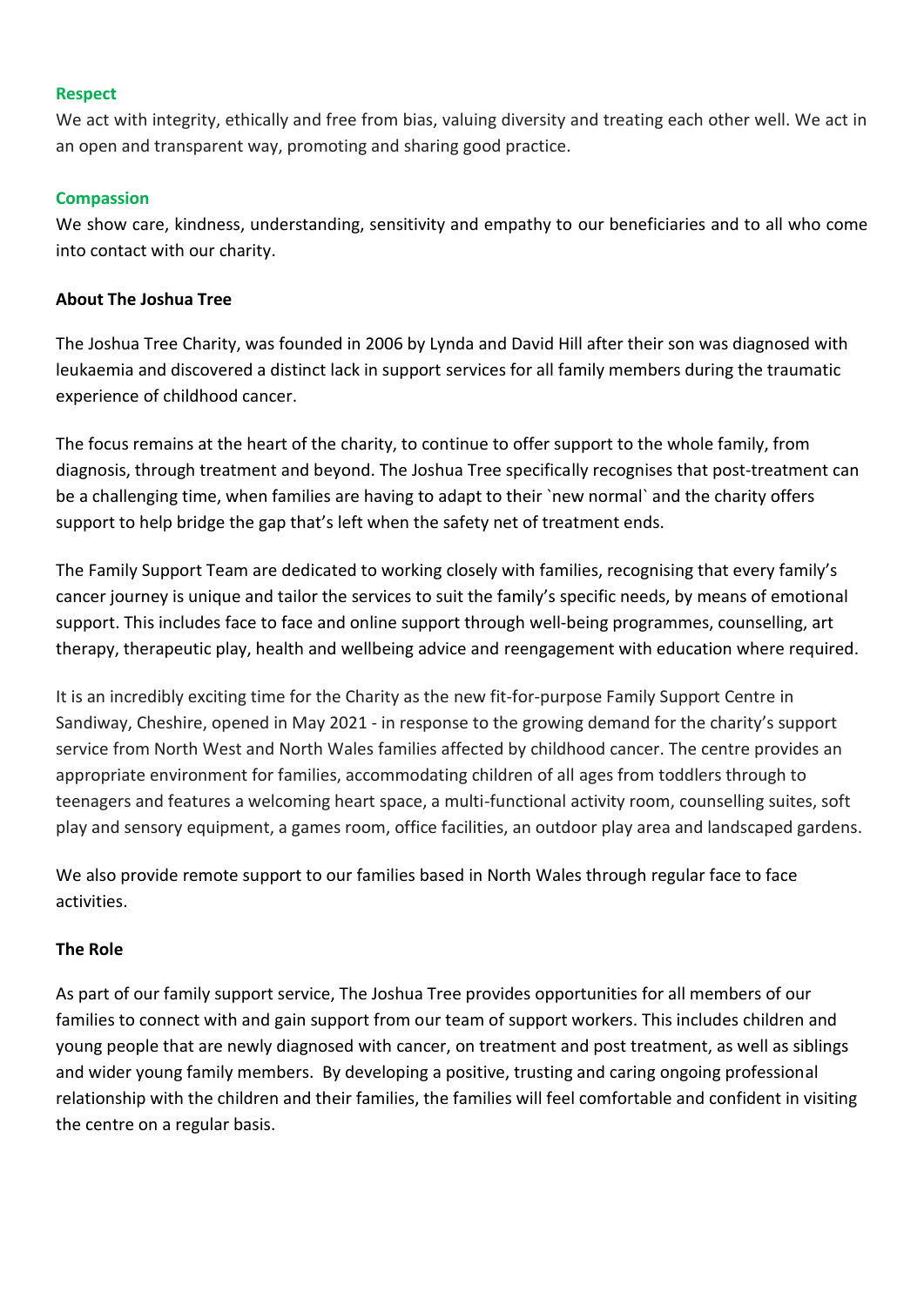The key purpose of this role is to deliver a high quality, child focused programme of activities for children aged 0 to 18 affected by childhood cancer. The aim of Bank Family Support Worker role is to enable the centre to be open more in the evenings and weekends therefore offering families additional opportunities to engage.

It will be important to maintain the playroom, teenage areas and playground at the Support Centre, manage the safety of the families whilst in the building and implement our stringent infection control measures.

The role of Bank Support Worker will require the successful candidates to be able to engage and communicate effectively with families. It is important to be able to actively listen and know the ways in which the Joshua Tree can support them.

The nature of work is hugely rewarding it can also be emotionally demanding. A full induction programme and training will be provided and we are a very supportive team, offering regular supervision and reflection time to support emotional wellbeing.

# **Key Responsibilities**

# **Providing a welcoming, safe and child-centred environment**

- Work with line manager, to develop and maintain a welcoming and child-friendly environment within the centre and encourage the children's ownership of the play area through art displays, celebrations of work, achievements and relevant information. Likewise, with the teenage area;
- Work alongside the Family Support Team and Volunteers to ensure families are welcomed into the centre;
- Communicate effectively and professionally with children and their families;
- Be committed to safeguarding and promote the welfare of children at all times, by adhering to the robust safeguarding procedures and attending all relevant training programmes;
- Ensure infection control and health and safety policies and procedures are maintained and followed;
- Maintain resources and equipment within the playroom; teen room and outdoor area.

### **Supporting children and young people with the impact of childhood cancers**

- Be a trusted, caring and reliable person that our beneficiaries can talk openly to, by developing positive and consistent working relationships;
- Assist in providing information and advice to families on therapeutic support and coping strategies;
- Deliver a timetables of play opportunities, events and activities inside and outdoors to encourage fun, enjoyment, normality, physical and emotional wellbeing, including regular family weekend and holiday sessions;
- Provide regular opportunities for beneficiaries and siblings to connect with peers who have had similar experiences.

### **General responsibilities**

- Actively engage with Reflection and Supervision to enhance personal wellbeing and practice;
- Ensure records are kept up to date;
- Adhere to all The Joshua Tree policies and procedures;
- Take on other duties as may be required to fulfil the objectives of the role;